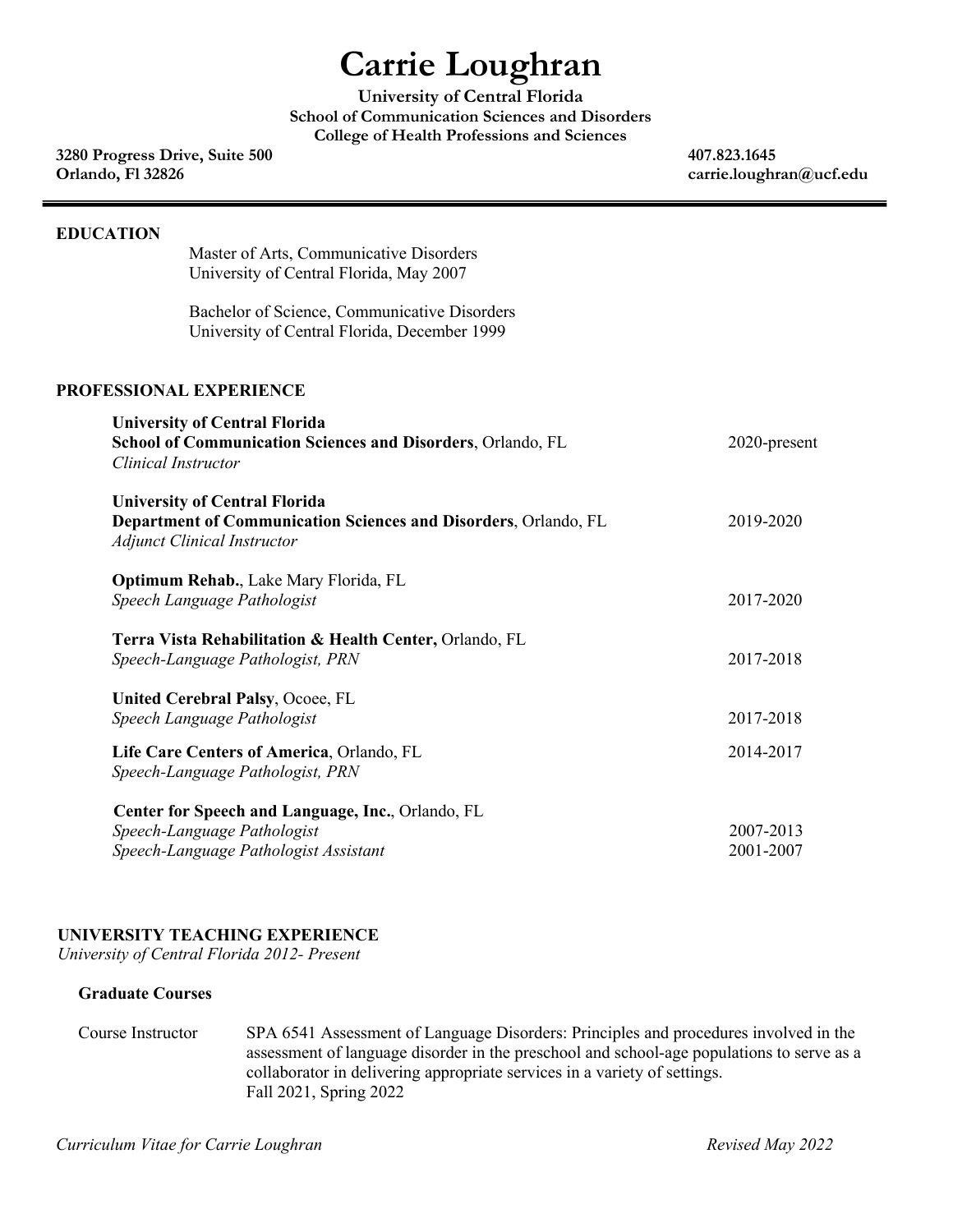| Course Instructor | SPA 6501: Foundations of Clinical Practice Level II: Strategic application of knowledge in<br>normal communication sciences and development to clinical practice through creating, testing<br>and developing hypotheses about the nature of communication disorders.<br>Fall 2020, Spring 2021, Summer 2021, Fall 2021, Spring 2022, Summer 2022 |  |
|-------------------|--------------------------------------------------------------------------------------------------------------------------------------------------------------------------------------------------------------------------------------------------------------------------------------------------------------------------------------------------|--|
| Course Instructor | SPA 6553L: Clinical Practice in Differential Diagnosis in Speech and Language Pathology:<br>Clinical application of diagnostic process and assessment procedures for a variety of<br>communication disorders across the lifespan.<br>Fall 2020, Spring 2021, Summer 2021, Fall 2021, Spring 2022, Summer 2022                                    |  |
| Course Instructor | SPA 6503L: Foundations of Clinical Practice: Level II: Application: Supervised clinical<br>practicum.<br>Summer 2020, Fall 2020, Spring 2021, Summer 2021, Fall 2021, Spring 2022, Summer 2022                                                                                                                                                   |  |
| Course Instructor | SPA 6942L: Foundations of Clinical Practice: Level III Supervised clinical practicum.<br>Summer 2020, Fall 2020, Spring 2021, Summer 2021, Fall 2021, Spring 2022, Summer 2022                                                                                                                                                                   |  |

## **FUNDED GRANT PROPOSALS & CONTRACTS**

§ Autism Speaks, Inc.: The Norma and Malcom Baker Recreation Grants for Camp iREAD (2022)

## **UCF RELATED SERVICE**

*Department/School*

CSD Graduate Admissions Committee (2020-2022) CSD Scholarship Committee (2021-2022) Clinical Instructor Search Committee (2022)

## **PRESENTATIONS**

*Treating Written Language Disorders*. (January 2022). Training for Graduate Clinicians. UCF Communication Disorders Clinic, Orlando, Fl.

*UCF Summer Intensive Reading Program*. (July 2021). Parent Information Session. Orlando, Fl.

*Intensive Treatment of Reading Disorders*. (May 2021). UCF Communication Disorders Clinic Intensive Reading Program, Orlando, Fl.

*The School-Based SLP's Treatment of Language-Based Reading Disorders and IEP Goals of Therapy*. (April 2021). Seminole County Public Schools Speech-Language Pathologist Division Training 3, Virtual.

*The School-Based SLP's Role in the Identification and Treatment of Reading Disorders.* (December 2020). Seminole County Public Schools 2020-2021 Speech-Language Pathologist Division Training 2, Virtual.

*Diagnosing Literacy Disorders.* (June 2020, November 2020, April 2021, June 2021, November 2022, April 2022). Guest Lecture for SPA 6553L.